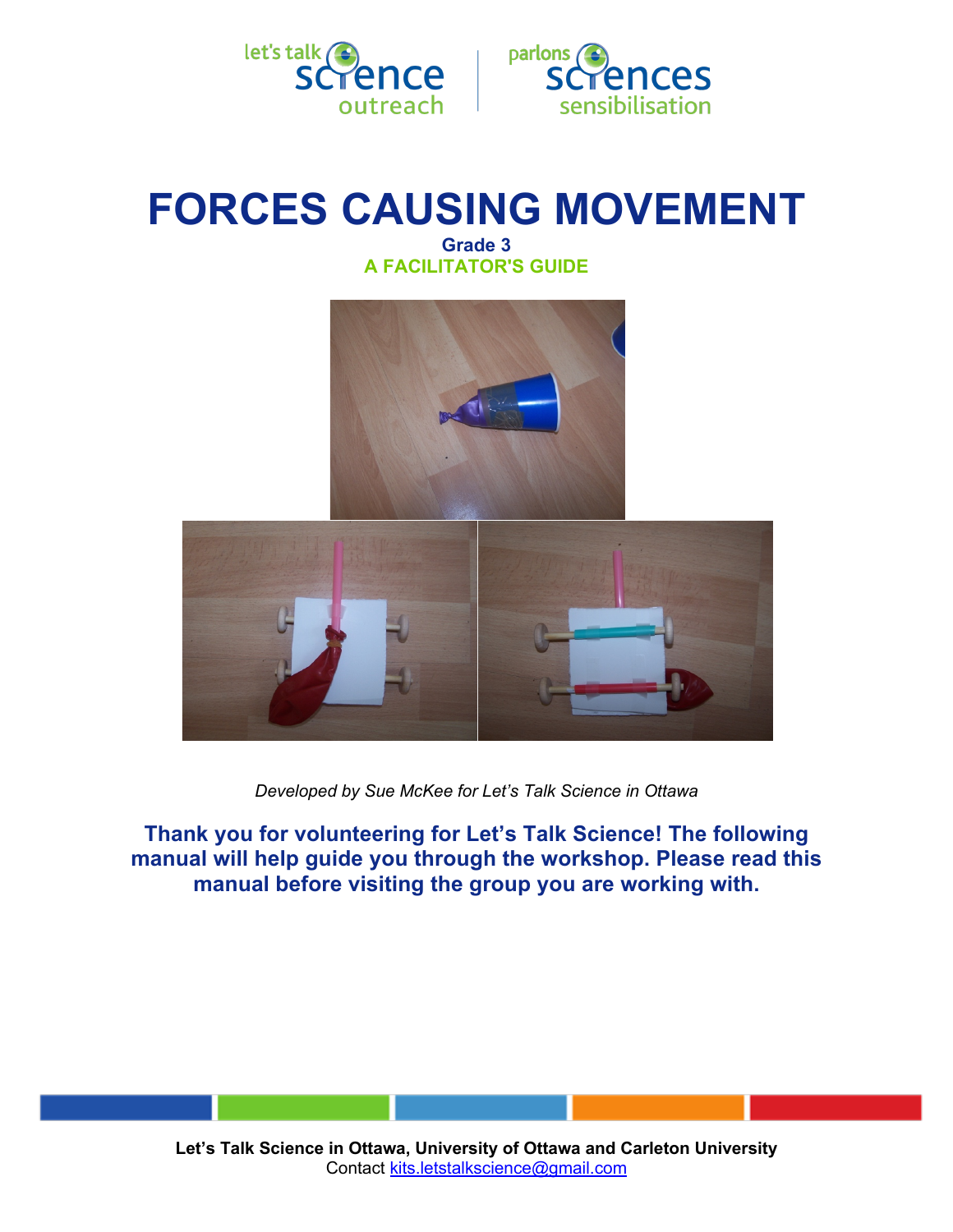# **Important Notes**

### **Introduction & Guidelines**

- This manual is meant as a guide to help you prepare for your activity. The introduction includes questions that get at the curriculum link/science concept the workshop covers. You are not expected to memorize this manual. It is a guide and we want you to bring your own experiences and your style of teaching into it.
- As a general guideline, do not speak longer than the age of the students at one time.
- Most workshops fit well in a 1-hour time period but some like bridge building or some high school activities are a little longer.
- Practice your introduction and test out the activities beforehand so you can anticipate sections that may take more time or may be difficult for students.
- If you are working with a partner, work out roles and responsibilities before the visit.

### **Safety**

As a Let's Talk Science volunteer, safety must be foremost in our minds during all activities. As STEM role models, volunteers must always also model safe science practices.

Always keep in mind the following precautions:

- Emphasize and demonstrate appropriate safety procedures throughout the presentation.
- Be professional but have fun.
- Keep workspaces clean to avoid tripping hazards.
- Allergens should have been checked before reserving the kit (e.g. allergies to latex balloons).
- **Activity Specific Safety: Ask students to not aim their pompom popper at others.**

### **WHMIS**

An overview of Canada's Workplace Hazardous Materials Information System (WHMIS) is included in these materials at the end of this manual where needed. No WHMIS sheets are included with this activity.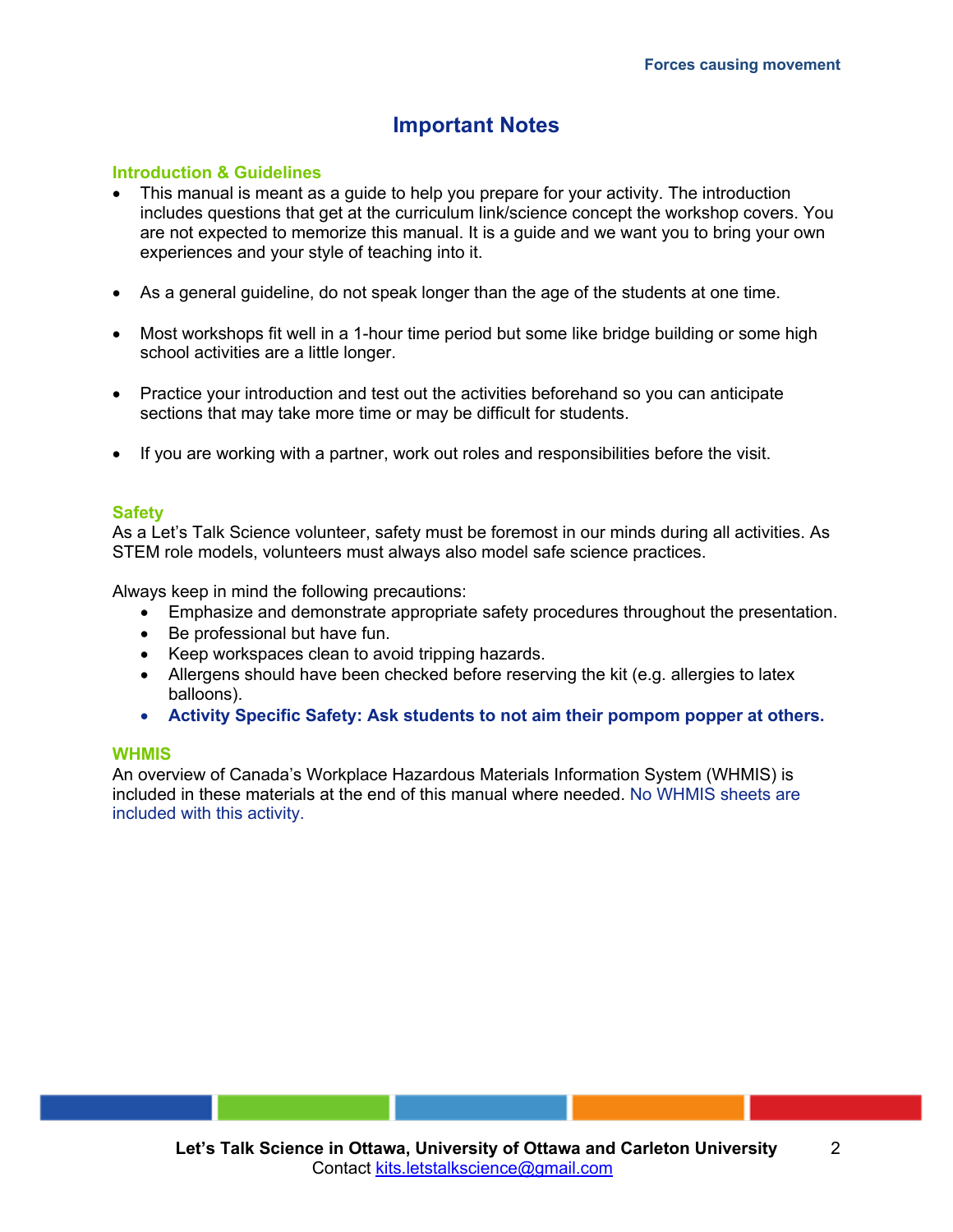# **Overview of the Workshop**

### **Grade Level and Curriculum Learning**

**Grade 3:** *There are several types of forces that cause movement. Forces cause objects to speed up, slow down, or change direction through direct contact or through interaction at a distance.*

### **Materials if we're dropping off at the school**

**Activity 1: Pompom Poppers**

Pompom (3-4 per student)

Paper cup with the end cut out (1 per student)

1 balloon with about 1-1.5 cm at the end (not the neck end) cut off (per student)

3 rolls of electrical tape per class (if the teacher can distribute the tape); if the teacher cannot distribute the tape and kits are being done individually for each student, they should include a roll of scotch type tape (not electrical tape)

### **Activity 2: Balloon Cars**

Small piece of cardboard (rectangle about 3 inches by 4 inches roughly) – (per student) – this is their car body

1  $\frac{1}{2}$ -piece of a large diameter straw with 1 balloon attached using an elastic to the end that is not cut. (per student)

2 sets of wheels on axles (per student) Note: the wheels come off

2 pieces of wide diameter straw (about 1/3 of a straw for each piece) (per student)

4-6 rolls of Scotch tape per class (each student needs 4-6 pieces about 5 cm each to attach the 2 straw pieces to the bottom of the car and another piece or two to attach the straw with the balloon)

If students have their own markers, they could use these to decorate their cars

Extra pompoms for testing

Extra balloons in case some break

#### *Materials if not dropping off at the school* **Activity 1: Pompom Poppers**

Pompom or marshmallow

Paper cup with the end cut out (this can be a smaller or larger cup)

1 balloon with about 1.5 cm cut off the end opposite the neck of the balloon tape

### **Activity 2: Balloon Cars**

Small piece of cardboard (rectangle about 3 inches by 4 inches roughly)

Something for wheels and axles – 2 skewers and 4 plastic water bottle tops with a hole in the tops, for example (the tops need a hole in the centre that should be done with adult help)

A straw large enough for the skewer/axle to move freely in

½ piece of straw

Tape

*.*

Balloon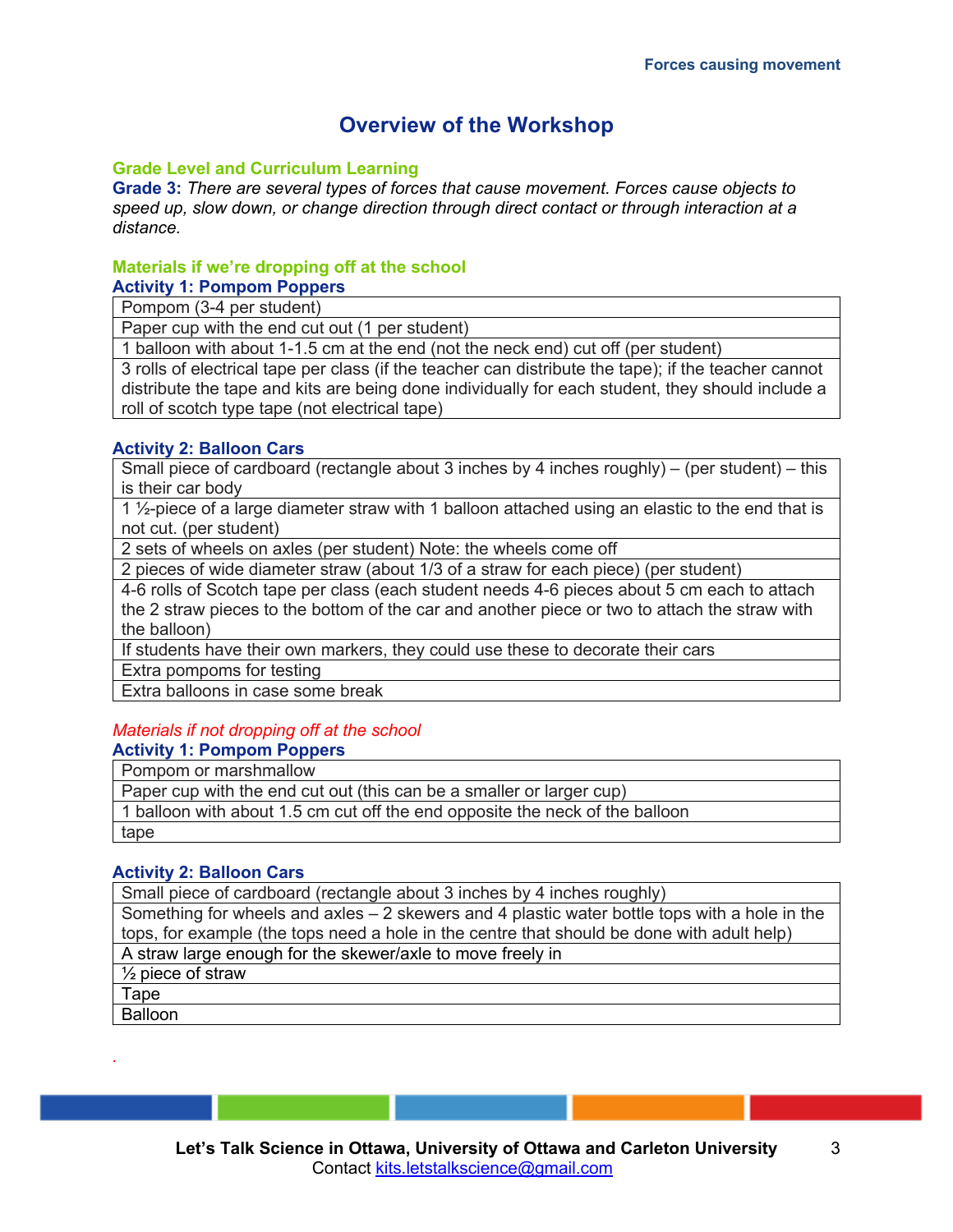### **Timing of the Workshop**

|                     | Approx. Time (min) | <b>Description</b>                                  |
|---------------------|--------------------|-----------------------------------------------------|
| <b>Introduction</b> | 5-7 minutes        | Introduce yourself and the curriculum learning for  |
|                     |                    | forces causing movement.                            |
| <b>Activity 1:</b>  | 10-15 minutes      | Make the poppers and have the students experiment   |
| Pompom              |                    | with using more or less force. Short discussion on  |
| <b>Poppers</b>      |                    | what they found.                                    |
| <b>Activity 2:</b>  | 15-20 minutes      | Make the cars and test them for adding more or less |
| <b>Balloon Cars</b> |                    | force and be sure the students look at what happens |
|                     |                    | when they hit an object (e.g. a wall).              |
| Wrap up             | 5-7 minutes        | Discussion on their findings                        |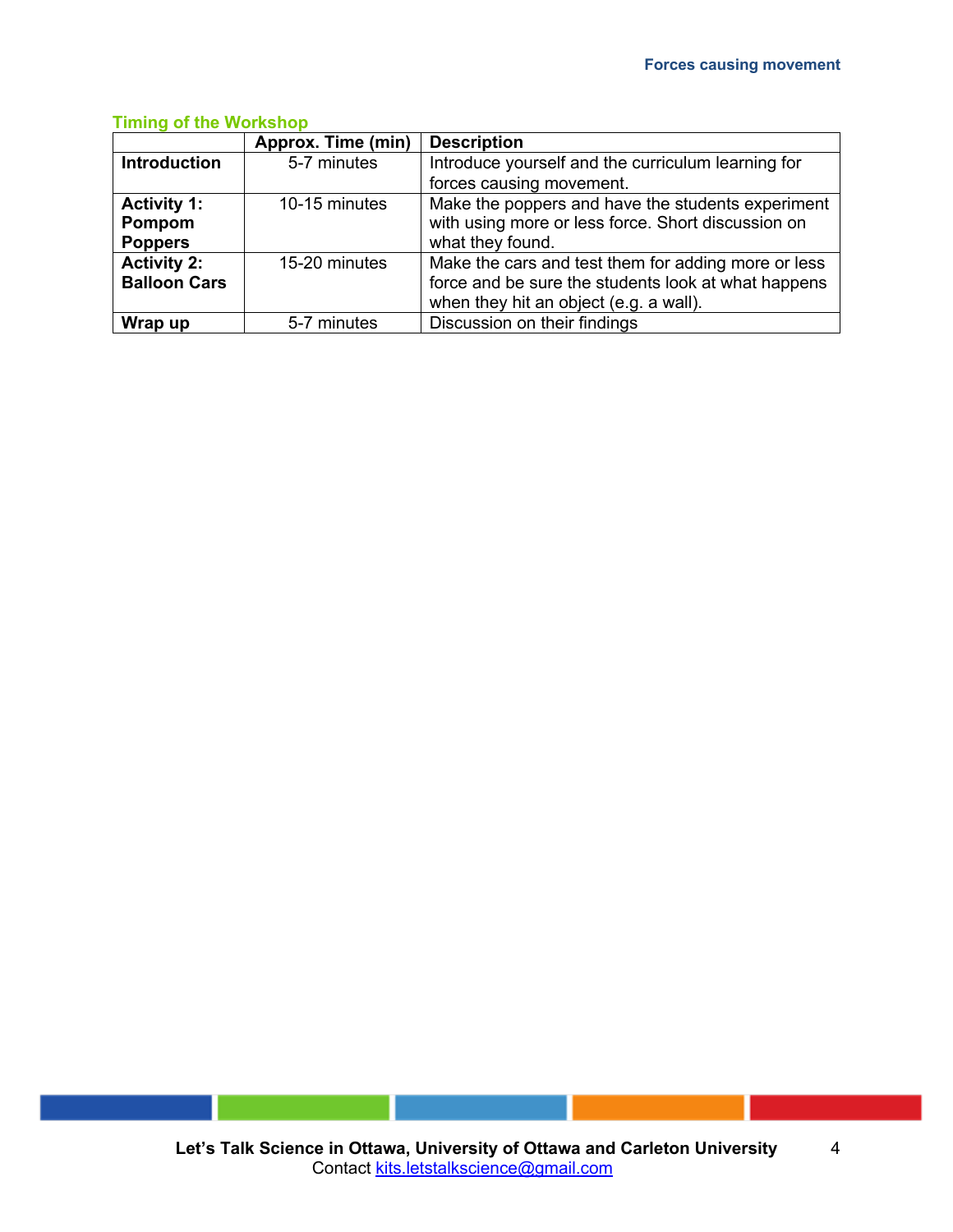# **Activity**

*Note: The questions you might ask are in bolded blue font. Some things you might say are in blue font and the possible answers are in square brackets in black font. Actions are in purple font.*

### **Introduction**

Hi everyone! My name is The Science volunteers from the Science volunteers from the University of Ottawa or Carleton University. I study [simple terms] at the University of Ottawa or Carleton University. I decided to study because [when I was your age I loved... I think it's important to… I'm curious about…].

Ask the teacher if she/he can pick students to answer questions as you ask them. Also, you might not be able to hear the answers so the teacher might have to repeat the answers. If you cannot see the students because the camera doesn't extend to where they can see you on a screen, you'll have to rely on the teacher to know if the students are ready for the next step.

With this activity, they students could either test their cars in the classroom (this would be ideal) OR if the teacher would prefer them not to blow up balloons because of the pandemic, we can connect them to our Flipgrid and the students could take their cars home to do the testing and video it on Flipgrid. You could demonstrate some ways to test their car before you end the lesson if the students aren't testing their cars in the classroom.

We're/I'm here today to do some fun experiments to illustrate/see how forces cause movement.

**What is a force?** [push or pull]. A force makes things move and sometimes change direction.

**What are some forces we see in nature?** [erosion, tornados, ice, etc.] The high winds can make things in nature move – like soil, trees, or building.

**What other forces can make us or other things move**? [gravity, friction, magnetism – they might not come up with these so we might have to give hints like, what force pulls us toward the earth].

Forces are acting on us and other objects all the time, but **why aren't we or the objects in the room always moving?** [the forces are balanced]. Put a pompom or something that rolls in the screen view. Take this pompom for instance. We say it is at rest (not moving), but in fact there are forces acting on it. **Can you name one of the forces acting on it?** [gravity] Gravity is pulling down and since it is not moving through the floor, the floor must be pushing up. We can't see this so it makes is hard to understand sometimes, but we can see that the pompom is not moving and if there is no movement, the forces acting on the pompom or us or any other object are balanced.

Try this: Put your hands together at your chest and push on your hands with equal force from each arm/hand. **What happens?** [no movement].

Now put more force on one hand than the other by pushing harder with one hand than the other. W**hat happens?** [your hands move to one side because the forces are now unbalanced].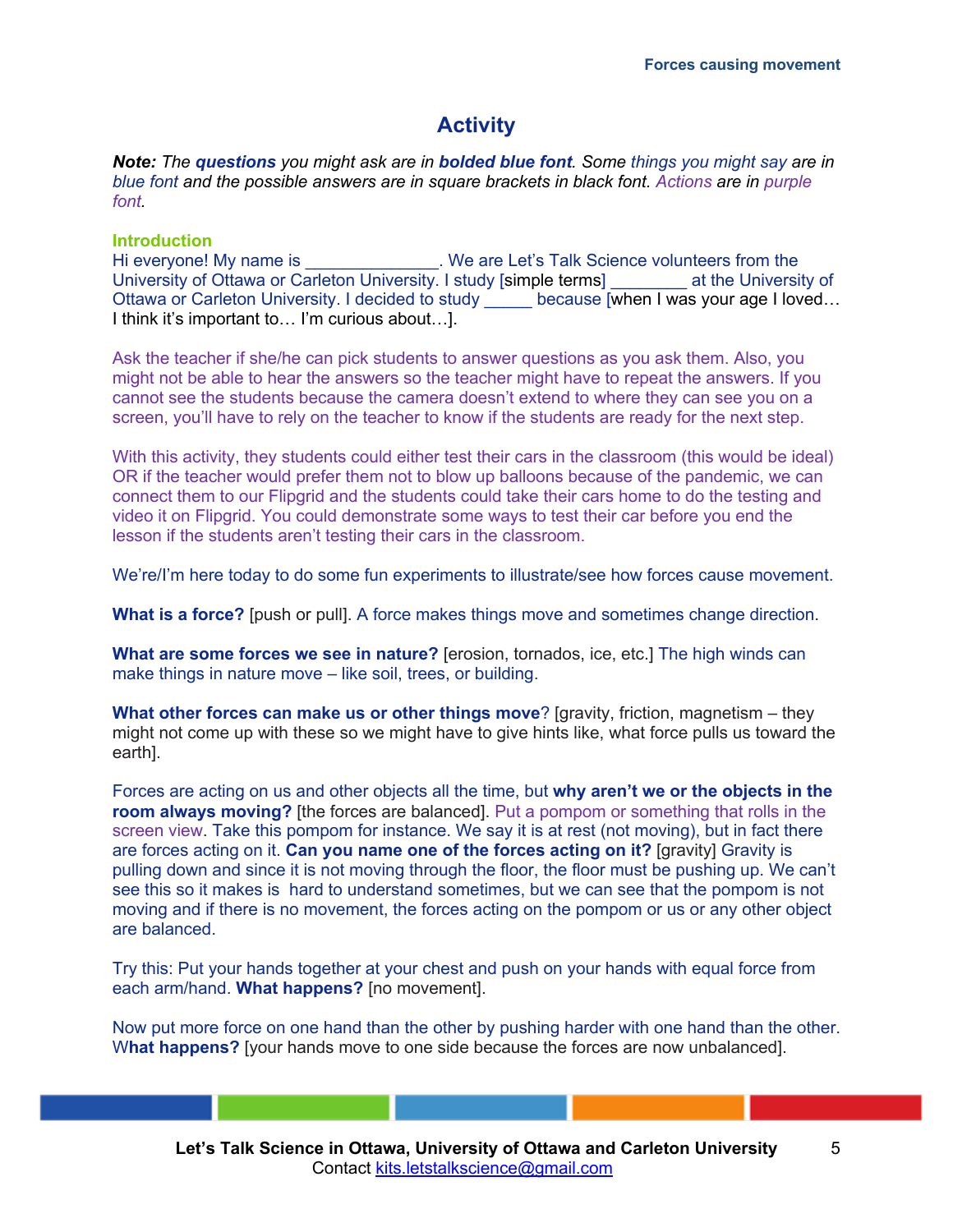Give the pompom a push. **When were the forces balanced?** [when the ball is at rest at the beginning and then again when it stops moving]. **When were the forces unbalanced?** (when we give it a push and when it rolls down the ramp). **What force is acting on it as it rolls across the floor?** [friction]

**Has anyone ever heard of the physicist, Isaac Newton?** He developed a law about motion that states that an object at rest will remain at rest and an object in motion will remain in motion, unless acted upon by an outside force. If something is moving and there is no outside force, it will just keep moving; or if something is at rest and there is no outside force, it will remain at rest.

Let's think about a few examples. **If I get on my skateboard and give a push with my foot, do I keep going until I put my foot down?** [no]. **Why not?** [friction between the wheels and ground slow me down and eventually I stop].

When you are on your bike, friction is also at work to slow you down and to stop you. **Where is friction working when you are on your bike**? [wheels and the ground, and the brake pads and your wheel rims, and maybe even your feet and the ground if you put your foot down]

Forces are acting all around us all the time. Today we're going to do a few experiments and build a couple of items to help us understand forces a little better.

### **Activity #1: Pompom Poppers**

First, we'll make a pompom popper. Show an example. With this we'll experiment with what happens when we apply less force and what happens to the pompom when we apply more force to an object. Before we make these, **what do you predict or guess will happen when you apply more force using the balloon to the pompom?** [it should go further]

**Safety:** Although we are only using pom poms, do not aim them at your classmates (especially their faces)

**Ask the teacher to distribute a cup, pieces of tape, and a balloon with the end cut off to each student (or to distribute individual kits if the teacher requested individual kits). If students are given individual kits, ask them to take these materials out of their bag.** 

### **Build the pompom poppers and let them experiment for at least 5 minutes.**

Each student builds their own popper and keeps it. Start them with only one pompom and then give them more so they can see what happens when they use more – e.g. do they all come out the same height? Take them through the steps below.

- Turn the cup with the hole in the bottom upside down
- Place the balloon that has the end cut off over the base of the cup Show them how to put two hands into the cut end of the balloon so they can stretch it out wider than the base of the cup.
- Put the tape around the balloon and the cup to hold the balloon on
- Tie a knot in the balloon at the neck
- Use crayon/marker to put their name on their cup

If needed ask the teacher to distribute a few pompoms to each student. They test using one pompom to start.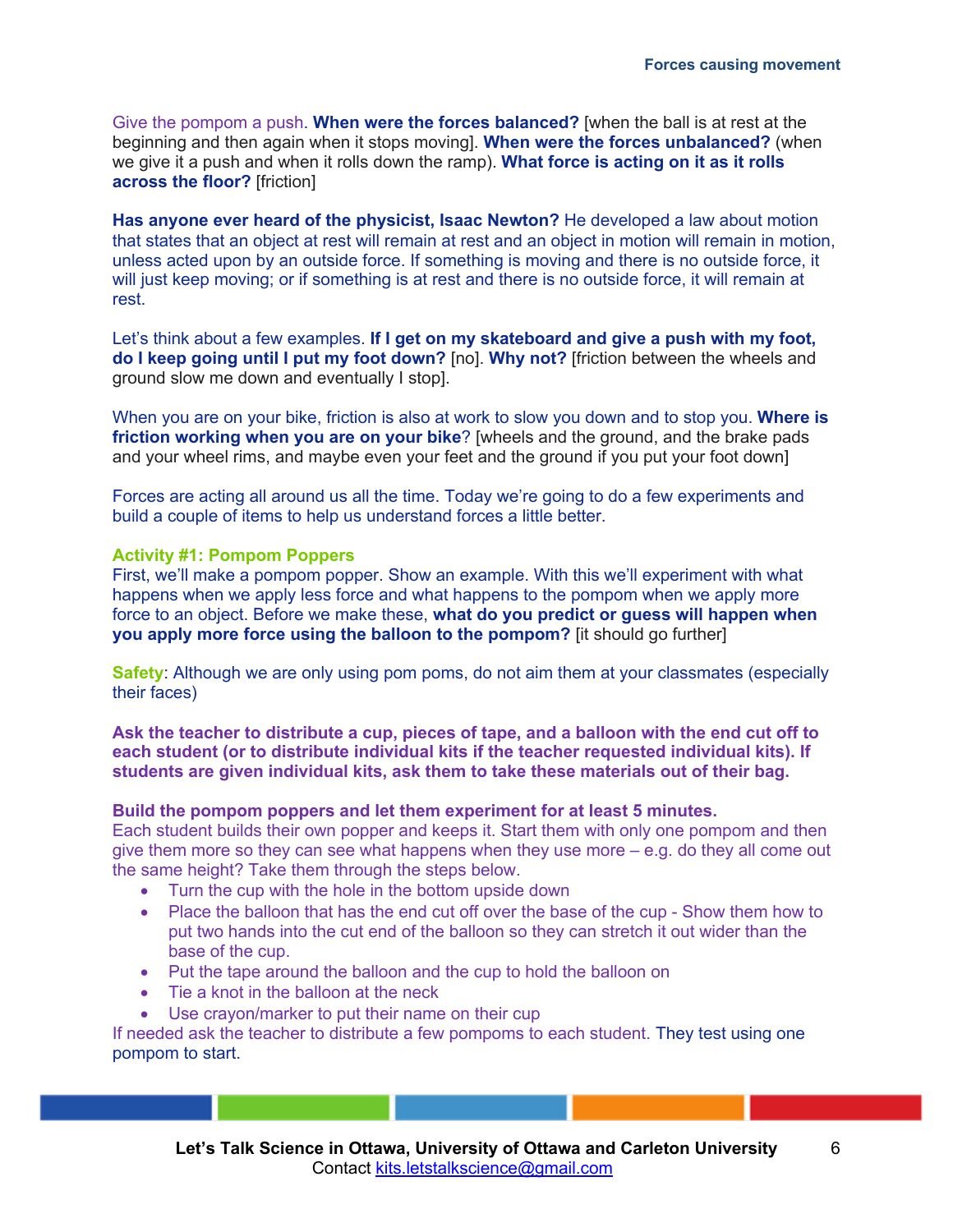• Ask the students to get out of their chairs and test out the popper to see what happens when they add more or less force (or they could test them in their chairs but they will have to get up to retrieve the pompoms)

While they are testing their poppers, ask the teacher to hand out the car bodies (cardboard pieces), 2 small straw pieces, and pieces of tape. [If the students each have their own individual kit, this step isn't necessary as they will have it at their desks already.]

Action: After ~5 minutes, have them sit down again ask some or all of this before building the balloon cars.

C**an anyone describe, using force words (e.g. push, pull, gravity, etc.), what happened to their pompom when they added more or less force?** [You might have to help them or get them started…For example, I pulled a lot/a little on the balloon which pushed the pompom and my pompom went further/not as far as when I pulled a lot/a little. Or when I pulled a little on the balloon it pushed the pompom out but then gravity pulled it to the floor.]

**What happened when you had more pompoms in the popper? Did they all come out the same height? [no] Why do you think they didn't?** [if a pompom is on top of another pompom it is exerting a force – a push on the pompom below so the lower ones have an extra push down on them compared to the top ones]

### **Activity #2: Balloon Cars**

Now we'll build a balloon car to see how forces work on the floor rather than in the air and you'll be able to see how forces can cause a change in direction of your car. Think about what forces are acting on your cars as you watch them move and then again when they are not moving (e.g. where are the pushes and pulls happening). If you can't blow up a balloon, you can still push the car and it will work very well!

### **Build and test the balloon car**

**Ask the teacher to distribute, one cardboard piece, 2 small straw pieces and tape (or ask the students to remove these from their individual kit if they have an individual kit). Take the students through the directions below.** 

- Have the students decorate the cardboard with the crayons or their own markers and put their name on it.
- Add two straws one near each of the long ends of the rectangle and tape with scotch tape. Be sure these are parallel and taped securely. If the straws can move, the axles will also move and the car won't go straight.
- Take one wheel off one end of one of the sets of wheels and axles and slide it through one of the straws.
- Do the same with the other set of wheels and axles and the 2nd straw.
- Turn the car over.
- Tape the straw with the balloon on it so the straw hangs off the cardboard and don't put tape on the balloon (see the photo)
- Have them blow up the balloon and hold the end of the straw gently so the air doesn't escape and then place their car on the floor and let go of the straw. Now they are ready to do the testing with the car.